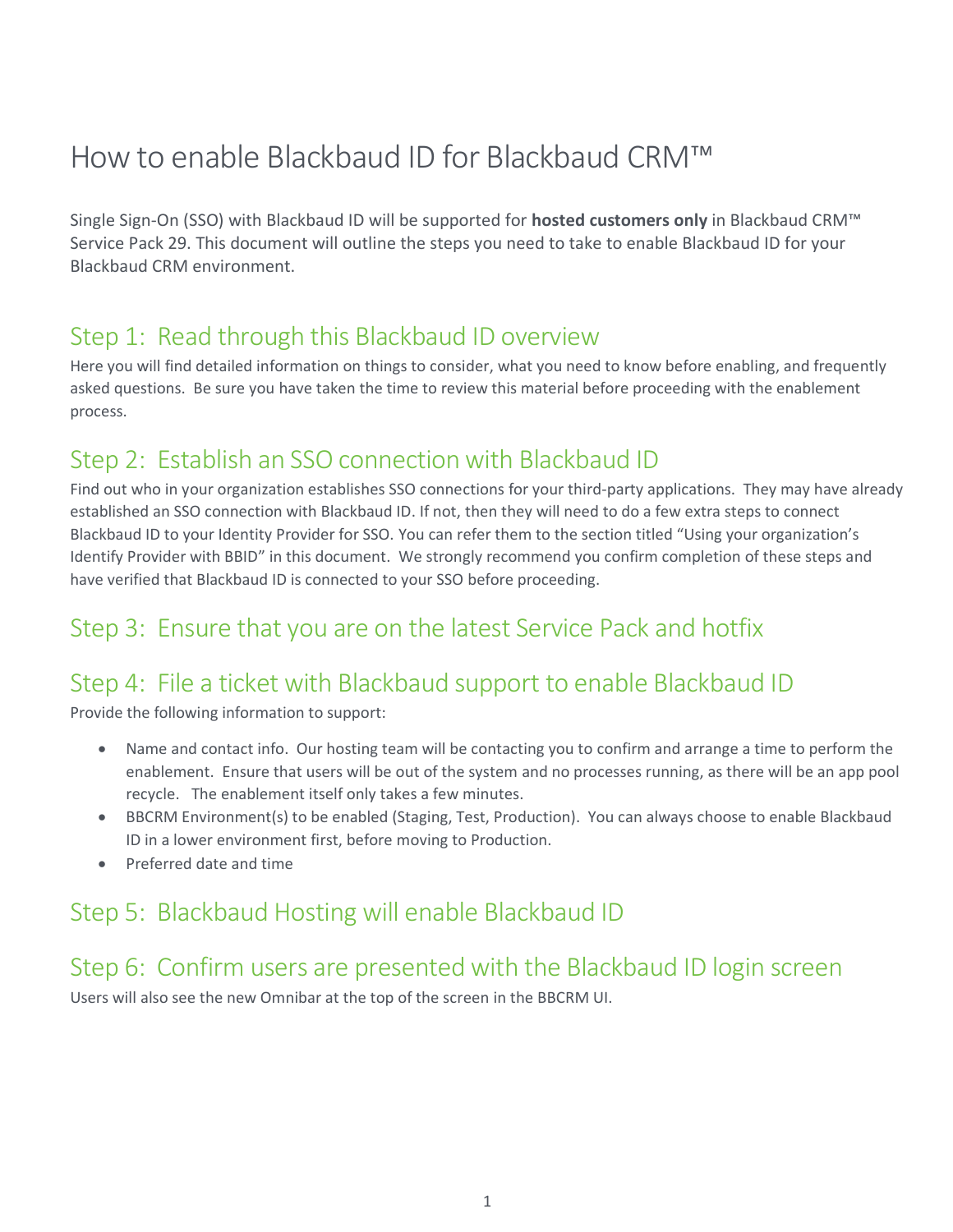## Things to consider before taking Blackbaud ID

The release of Blackbaud ID for Blackbaud CRM offers several new capabilities for your organization. These features include a single sign-on for your Blackbaud Products and easy navigation between environments using the Omnibar. Before adopting Blackbaud ID, there are a few factors your organization should consider.

The largest impact will be the migration of your customizations and integrations. Integrations that connect to Blackbaud CRM in an automated fashion – such as those utilizing the API, OData, and similar endpoints – may need to be updated. The process for updating your integrations varies depending on your setup and is described in [Migrating Your Integrations](#page-1-0) below.

The time required to migrate and test your integrations could vary considerably, depending on their size and complexity. Additionally, once Blackbaud releases additional enhancements, such as personal access tokens, further changes may be required. Please consider both of these factors when deciding whether or not to adopt Blackbaud ID.

## <span id="page-1-0"></span>Migrating your integrations

To make your integrations compatible with BBID, you will need to update those that connect to Blackbaud CRM using a username and password. These include calls to BBCRM's APIs and other endpoints. Depending on your configuration, one or more of the following will apply:

#### Your integrations connect using an Active Directory system account that isn't used for front-end

#### operations

If your integrations use a system account and no users log into it through the front-end, you don't need to take any additional actions. Your integrations will continue to work normally. We have provided utilities to manage password updates and resets to these accounts with the release of BBID. Please be sure not to migrate these accounts by linking them to a BBID. They should not have an email address used by a BBID account and they should not be used to log into the application's UI.

#### Your integrations connect with a user account, and you will authenticate using Blackbaud's secure service

If your integrations use a user account (i.e., one that is also used to access BBCRM's UI to perform day-to-day operations) and that account will be migrated to Blackbaud ID, you will need to update the credentials of all integrations using that account to use its new Blackbaud ID credentials. It is recommended that you test each integration in a BBID-enabled test environment before enabling BBID in your production environment. Please note that this will only work if your organization does not have MFA enabled on this user account and you are not authenticating through Google or another IdP. If you are, see the next section.

#### Your integrations connect with a user account, and you will authenticate using Google or another IdP

If your integrations use a user account (i.e., one that is also used to access BBCRM's UI to perform day-to-day operations), that account will be migrated to Blackbaud ID, and it will be authenticated using your IdP, you have two options. You can create an AD account, or you can create a Blackbaud ID account that will use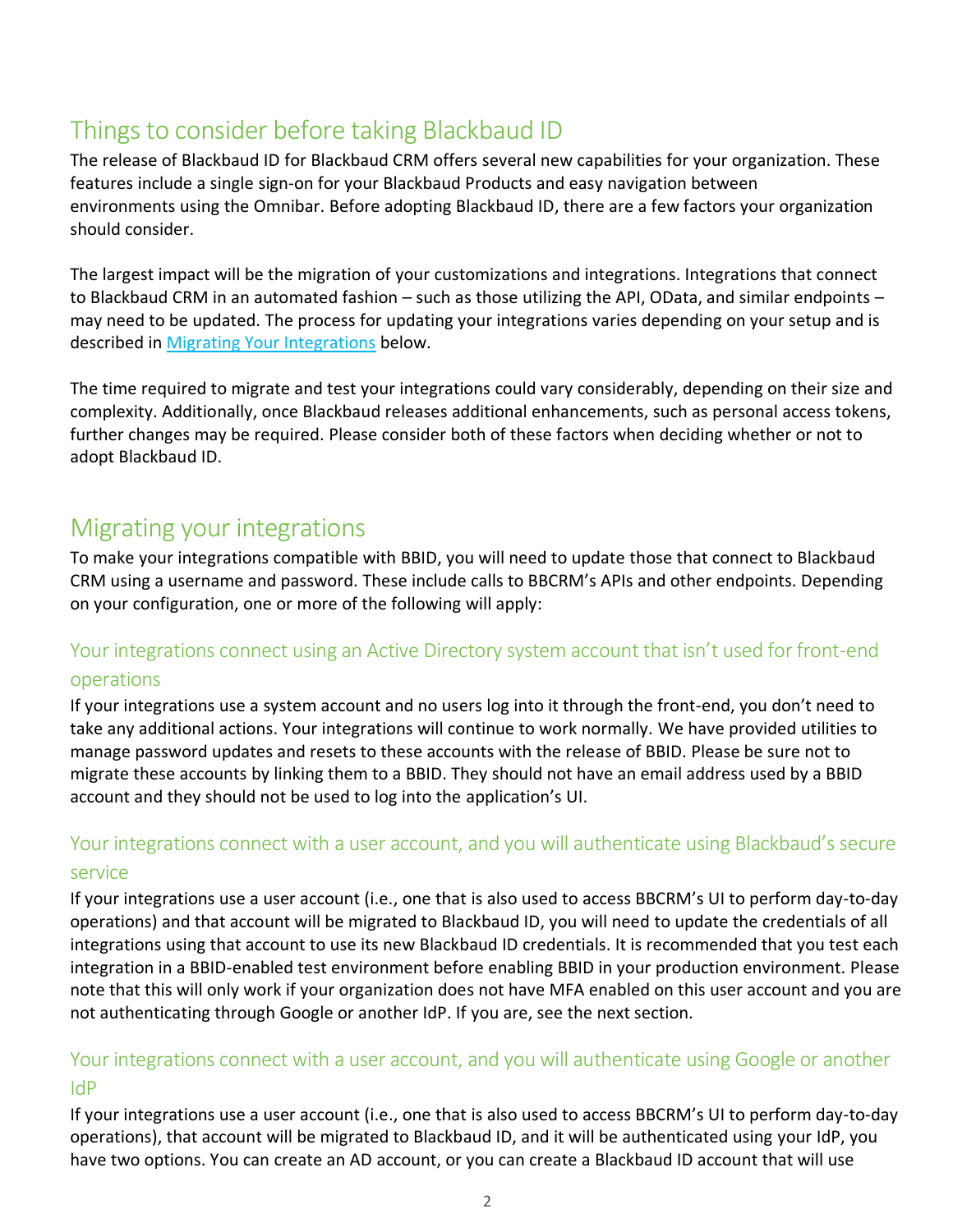Blackbaud's secure login service. In both cases, you will need to update your integrations to use the credentials of the newly created account. To create a Blackbaud ID account that uses Blackbaud's login service, you will need an email address from outside of the domain claimed by your organization.

#### Migrating from Custom SSO

If you are migrating from Blackbaud's custom SSO solution or using your own Active Directory to authenticate users, it is recommended that you take the following steps to ease migration to Blackbaud ID.

1. If you plan to authenticate your users' Blackbaud ID accounts through your organization's identity provider (IdP), see [Using a Custom IdP with BBID.](#page-2-0)

2. Have your users create a Blackbaud ID account by going to the [sign-up](https://signin.blackbaud.com/signin/sign-up) page. If you set up authentication through your IdP, ensure their email addresses are from your domain.

3. Update the email on their Application User record to match their BBID account email.

These changes will allow accounts to automatically migrate once you enable Blackbaud ID in Blackbaud CRM.

## <span id="page-2-0"></span>Using your organization's IdP (Identity Provider) with BBID

Your organization will most likely already have in place a single-sign-on solution. If any of your users are accessing Blackbaud through our Community Forums, for example, they already are logging into that using a Blackbaud ID that they created when registering. Somebody at your organization is the Organization Administrator for your Blackbaud ID users. When that person logs into the Blackbaud.com website, they can navigate to the profile area and perform administrative functions. One of those is the ability to connect Blackbaud ID to your existing SSO. Once these steps are followed and that connection established, you can test it by having your users login to our [website.](https://signin.blackbaud.com/signin/) They should be presented with your common SSO login.

The following information is to assist in establishing this connection between Blackbaud ID and your existing SSO. When these steps refer to the Administration section, they are referring to the Blackbaud ID administration area itself, NOT the Blackbaud CRM administration page.

Blackbaud ID supports SSO through:

- Microsoft *[Azure Active Directory](https://webfiles.blackbaud.com/files/support/helpfiles/admin/content/auth-azure-ad-apps.html)* (*A*D)
- [Security Assertion Markup Language \(SAML\) 2.0 IdPs,](https://webfiles.blackbaud.com/files/support/helpfiles/admin/content/auth-saml-connections.html) such as Google G Suite, OneLogin, Shibboleth, or Central Authentication Service (CAS)
- Microsoft *[Active Directory Federated Services](https://webfiles.blackbaud.com/files/support/helpfiles/admin/content/auth-adfs-connections.html)* (*ADFS*)
- *[Okta](https://webfiles.blackbaud.com/files/support/helpfiles/admin/content/auth-okta-apps.html)*
- [Google](https://webfiles.blackbaud.com/files/support/helpfiles/admin/content/auth-g-suite-setup.html) *G Suite*

See the sections guidance below for a general overview of how to set up SSO or follow the links above for detailed instructions on a particular SSO option.

#### [Configure the connection](https://docs.blackbaud.com/sso-overview-docs/setup#configure-the-connection)

To enable your organization's Blackbaud IDs to sign in to Blackbaud solutions, configure the connection to your Identity Provider (IdP). Supported providers are listed above.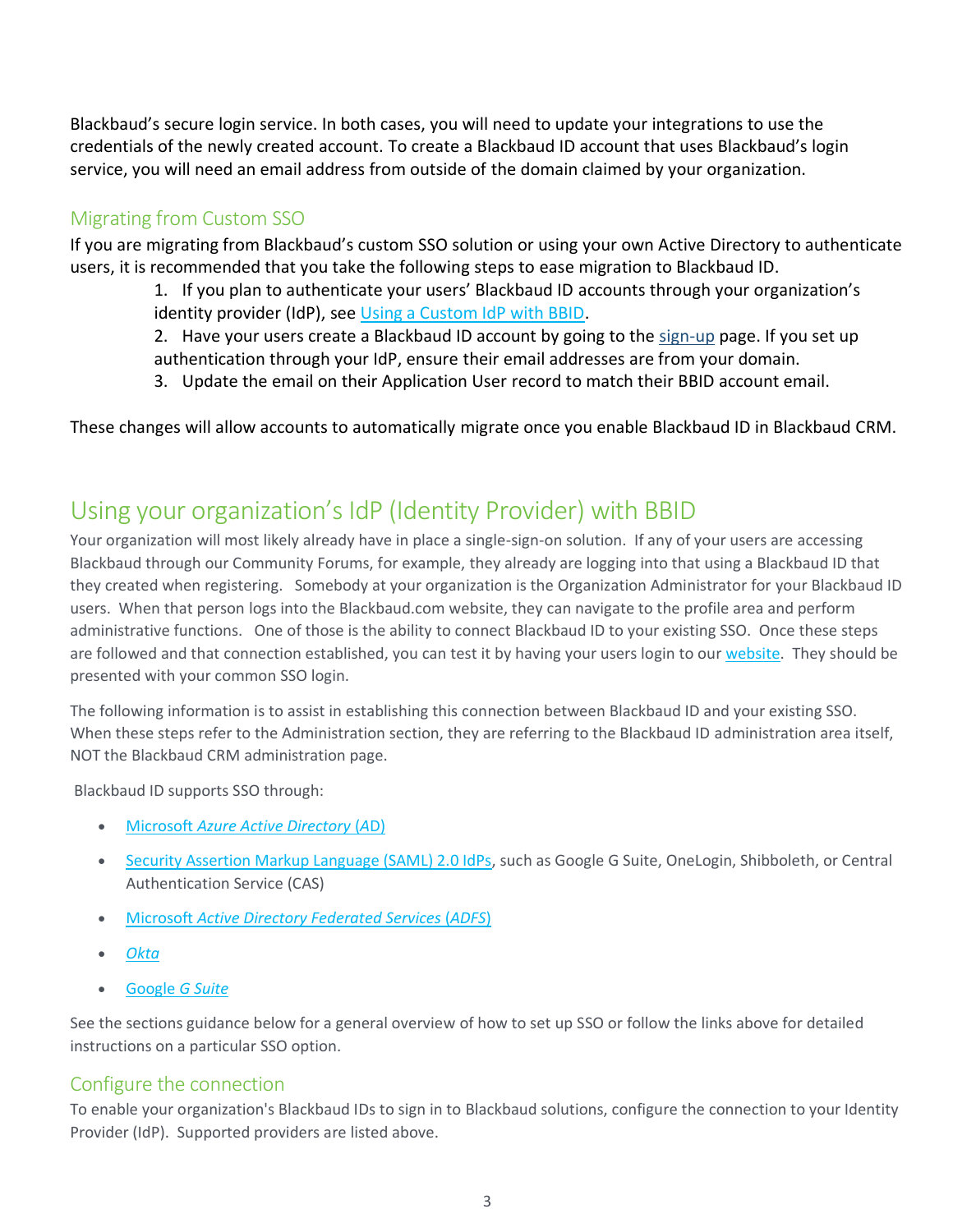#### Configure the IdP

For SAML and *ADFS*, you'll complete an extra step to configure your IdP to connect to Blackbaud's secure authentication service.

#### Claim email domains

Identify the email domains your organization uses to recognize and redirect members to your IdP when they sign in. After you claim a domain, anyone who starts to sign in to their Blackbaud ID with an email address on that domain automatically goes to your login, where they can instead sign in with their organizational credentials. To claim email domains, see [Claimed Email Domains.](https://www.blackbaud.com/files/support/helpfiles/admin/content/auth-email-domains.html)

#### Test the connection

Before you turn on single sign-on, test the connection to verify your organization can use its IdP to sign in to Blackbaud solution. You'll receive an email with instructions on how to test the connection, and you'll also receive an email after you've successfully signed in to your Blackbaud solutions with your IdP. To test your connection, see [Test Mode.](https://www.blackbaud.com/files/support/helpfiles/admin/content/auth-test-mode.html)

#### Turn on SSO

After you test the connection, you're ready to turn on single sign-on! When you turn on SSO, anyone who signs in to their Blackbaud ID with one of your claimed domains is redirected to your IdP. After they authenticate through your IdP, their Blackbaud ID:

- Automatically redirects to your organization's login for future sign-ins.
- Uses your IdP for password updates, lockouts, and similar authentication management.

#### Redirect settings

<span id="page-3-0"></span>To ease authentication, members at your organization can bypass the Blackbaud ID sign-in and instead sign in directly through your identity provider (IdP). To view the URLs your organization uses to sign in to Blackbaud solutions directly through your IdP, see [Redirect Settings.](https://www.blackbaud.com/files/support/helpfiles/admin/content/auth-redirect-hints.html)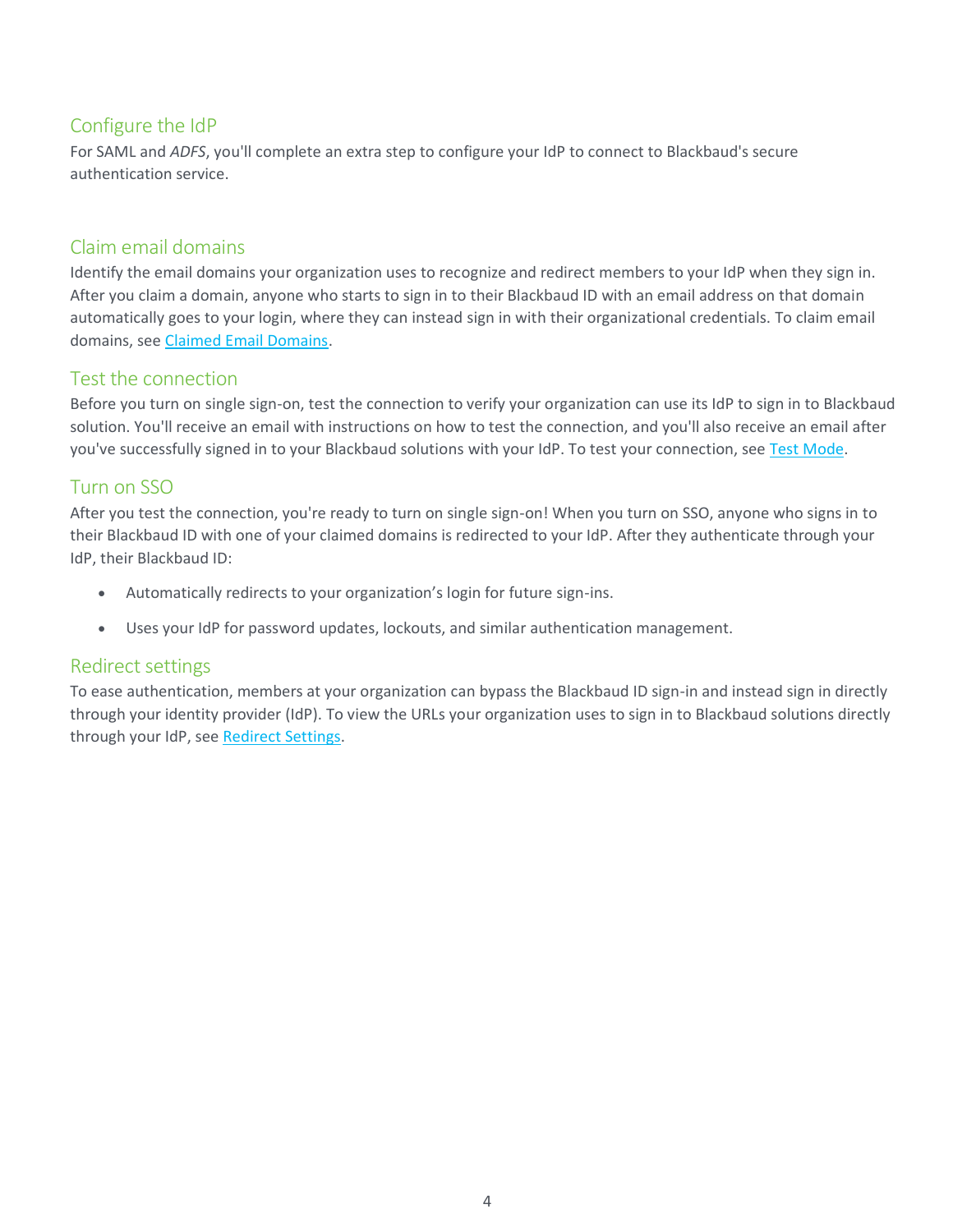## Single Sign-On With Blackbaud ID

To simplify and improve your Blackbaud log-in experience, we streamlined our system so you can use one set of credentials to access all Blackbaud resources. With the Blackbaud Omnibar and single signon features, you can log in to *Blackbaud CRM*, blackbaud.com, and other Blackbaud programs using the same username and password. For example, if you use *Blackbaud CRM* and *Financial Edge NXT*, when you log in to *Blackbaud CRM* with your Blackbaud single sign-on account, you are logged in to *Financial Edge NXT* automatically and you can easily navigate between the two programs in the same window.

Before you upgrade:

 Blackbaud.com site administrators: Invite all users to create a Blackbaud ID account and confirmthat the email address on each user record corresponds to that user's Blackbaud ID email address. For more information about creating a Blackbaud ID, see [Blackbaud](https://docs.blackbaud.com/bbid-docs/faq/bbid) ID FAQs.

After you upgrade:

Blackbaud CRM users: Update your OData and API connections.

*Tip:* We recommend that you create a unique user account for each *Blackbaud CRM* user. If you must create a shared user account, make sure to use a shared email address for the login.

### Initial Setup

When you first log in to *Blackbaud CRM* after this change, you will see a different login screen.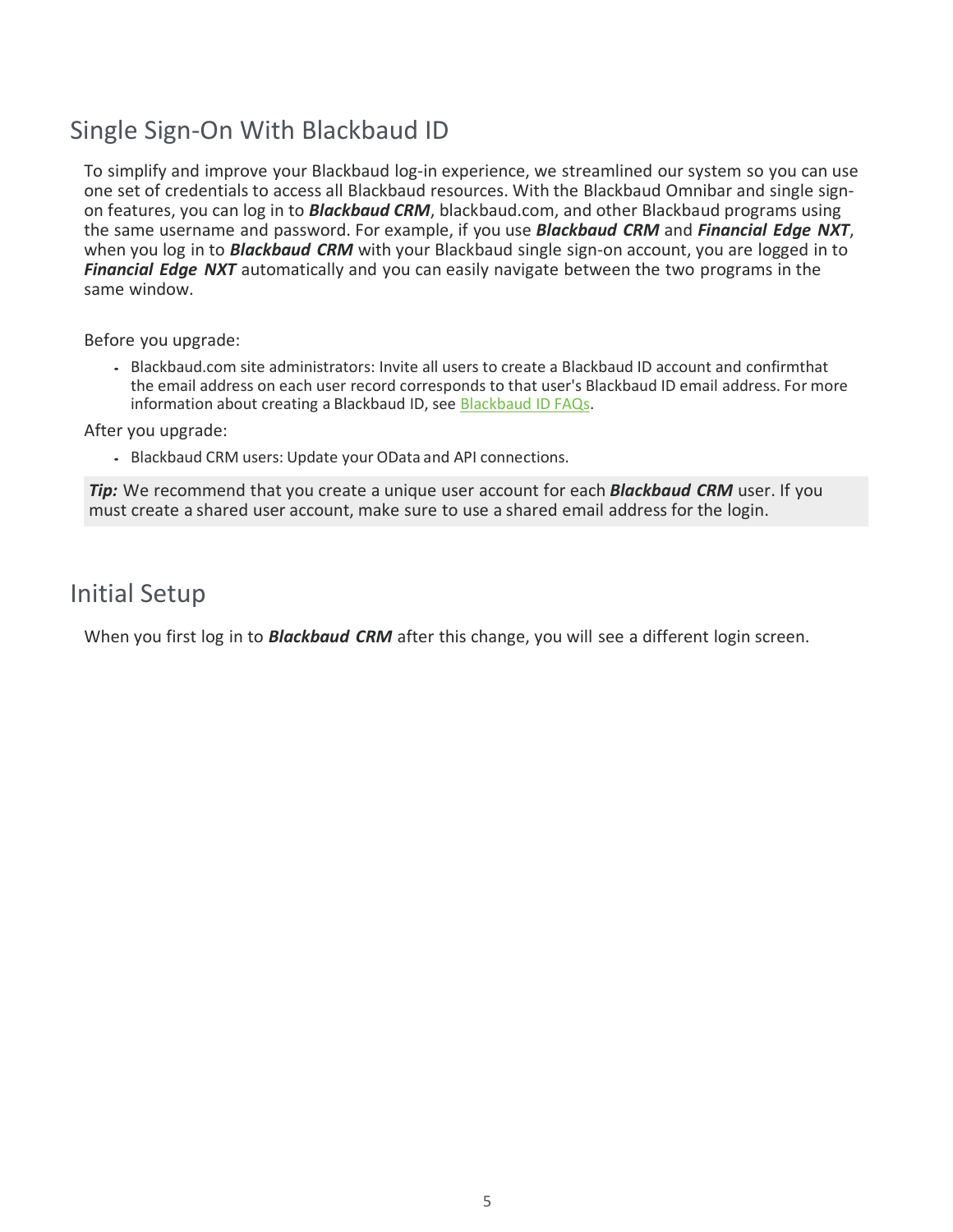|                  | Sign in                  |
|------------------|--------------------------|
| Email address    |                          |
| Password         |                          |
| Forgot password? | Remember my email        |
|                  |                          |
|                  | Sign in                  |
|                  | or                       |
| G                | Sign in with Google      |
|                  | Need an account? Sign up |

Enter your username and password. In the next screen, enter your previous username and password to link your existing account to the new account.

|               | blackbaud <sup>®</sup>                                                                              |  |  |
|---------------|-----------------------------------------------------------------------------------------------------|--|--|
|               | <b>Blackbaud CRM</b>                                                                                |  |  |
| One last step | Please enter your previous user name and password one last time<br>to finish linking your accounts. |  |  |
| User name:    |                                                                                                     |  |  |
| Password:     |                                                                                                     |  |  |
|               | Forgot your user name or password?                                                                  |  |  |
|               |                                                                                                     |  |  |

## Omnibar

The omnibar at the top of the screen allows you to switch from one Blackbaud product to another, see what product you are using at the moment, as well as all the other functions like searching for features or viewing the organizational calendar.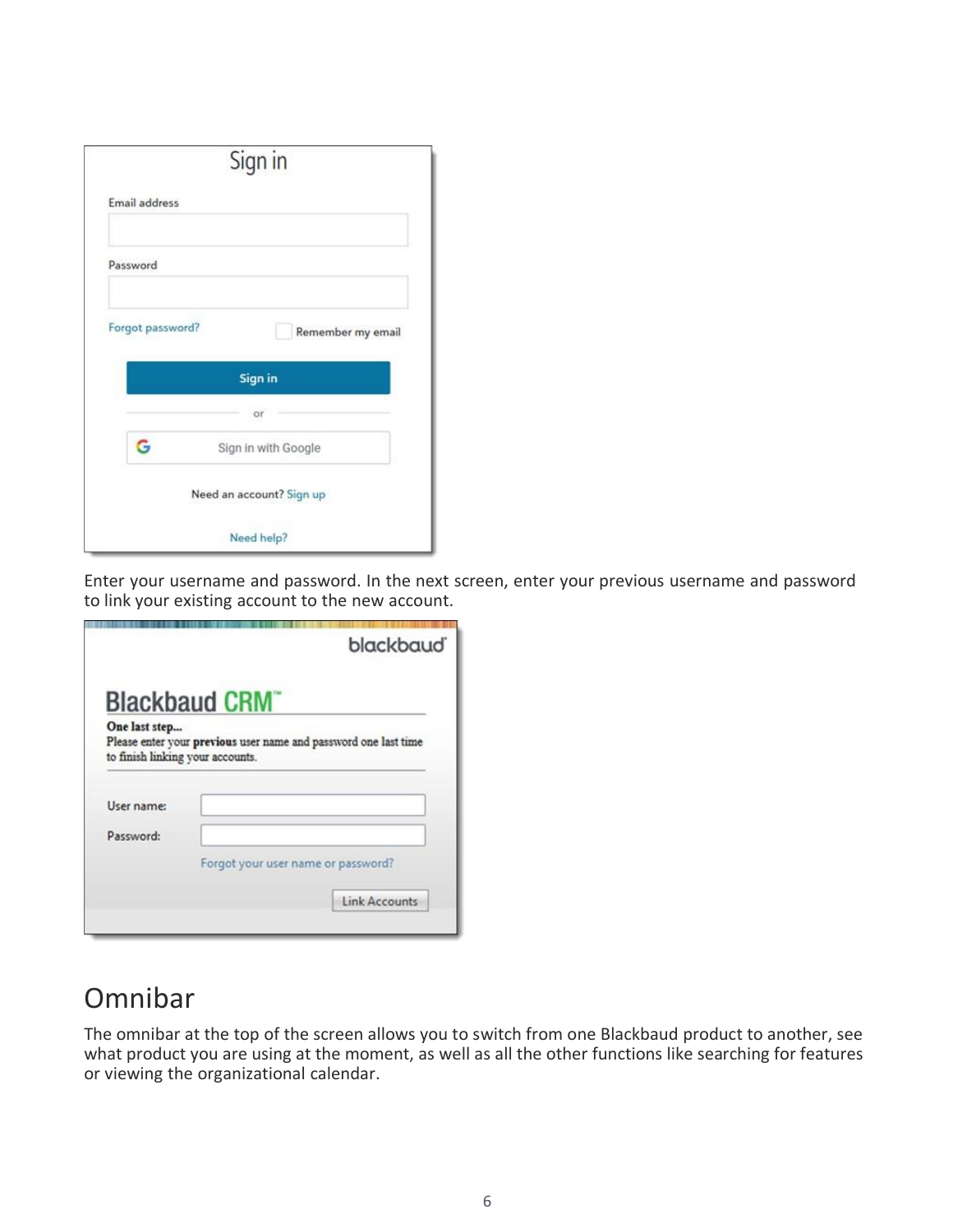## Manage Application Users

From the Administration page, select **Application Users** under **Security** to complete these tasks:

- Send user invitations
- Link users to constituent records
- Assign system roles
- Disable user accounts

## Manage Active Directory Information

Once Blackbaud ID is enabled, user active directory accounts automatically migrate to Blackbaud IDwhen users first log in to *Blackbaud CRM*.

Under **Administration**, you can manage active directory passwords. To change a password, select **Change Active Directory Password**. To reset a password, select **Reset Active Directory Password**.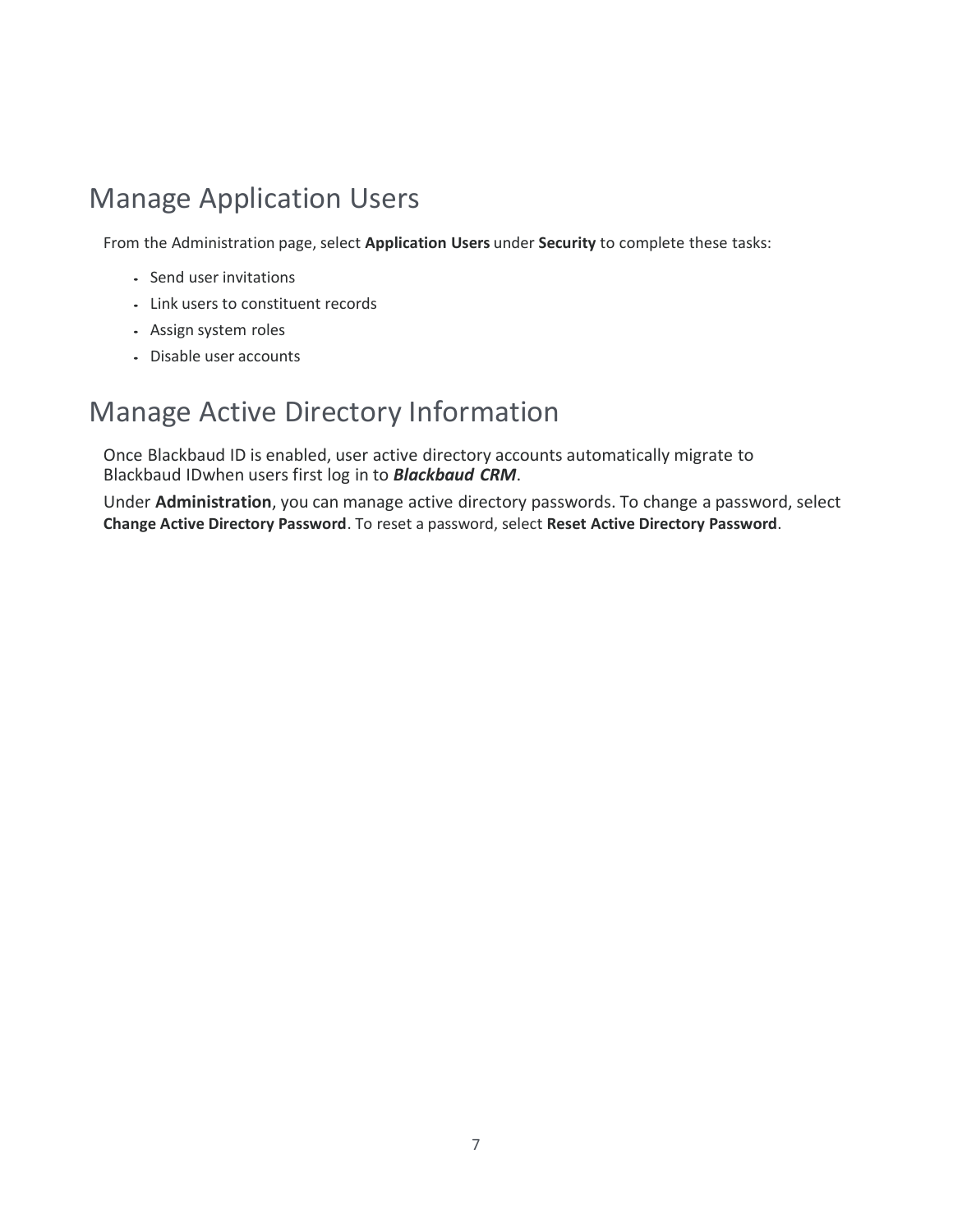# Blackbaud ID vs. Custom SSO for BBCRM

Single Sign-On (SSO) with Blackbaud ID will be supported in Service Pack 29 for Blackbaud CRM™. Previous to this, Custom SSO has been offered for several years by Blackbaud Services as a plug-in for Blackbaud CRM. This document will compare the features of the two Single Sign-on solutions in order to help our customers understand and make the appropriate decisions.

## Side-by-side feature comparison

| <b>Feature</b>                              | <b>BBID?</b> | <b>Custom SSO?</b> | <b>Notes</b>                      |
|---------------------------------------------|--------------|--------------------|-----------------------------------|
|                                             |              |                    |                                   |
| Supports SSO via your organization's        | Y            | Y                  | <b>BBID also has first class</b>  |
| identity provider (IdP) via SAML2.0+        |              |                    | connections to these IdPs: Azure  |
|                                             |              |                    | AD, Google G Suite, ADFS, Okta    |
| Supports secure authentication directly     | Y            | $\mathsf{N}$       |                                   |
| through Blackbaud or Google                 |              |                    |                                   |
| <b>Supports Multi-factor Authentication</b> | Y            | Y                  |                                   |
| through an IdP                              |              |                    |                                   |
| <b>Supports Multi-factor Authentication</b> | Y            | $\mathsf{N}$       | With BBID, individual users can   |
| directly                                    |              |                    | turn on MFA                       |
| Admins can enforce Multi-factor             | Thru IdP     | Thru IdP           |                                   |
| Authentication for all users                |              |                    |                                   |
| Support and enables integrations with       | Y            | Y                  | For Blackbaud ID, AD accounts     |
| <b>BBCRM through Active Directory</b>       |              |                    | used for integrations cannot also |
| accounts                                    |              |                    | be used to log in interactively   |
| Can add new users via tasks in Blackbaud    | Y            | Y                  |                                   |
| CRM administration                          |              |                    |                                   |
| Can add users in bulk via query             | $\mathsf{N}$ | Y                  |                                   |
| Supports custom branding                    | Y            | At logout          |                                   |
| Separately enabled per BBCRM                | $\mathsf{Y}$ | Y                  | You can test in a lower           |
| environment                                 |              |                    | environment before enabling in    |
|                                             |              |                    | production                        |
| Configurable session timeout setting        | $\mathsf{N}$ | Y                  | BBID timeout is fixed at 90       |
|                                             |              |                    | minutes.                          |
| Can enable via a call to Support            | Y            | $\mathsf{N}$       |                                   |
| Omnibar in BBCRM enables user               | Y            | $\mathsf{N}$       |                                   |
| navigation between products and             |              |                    |                                   |
| environments                                |              |                    |                                   |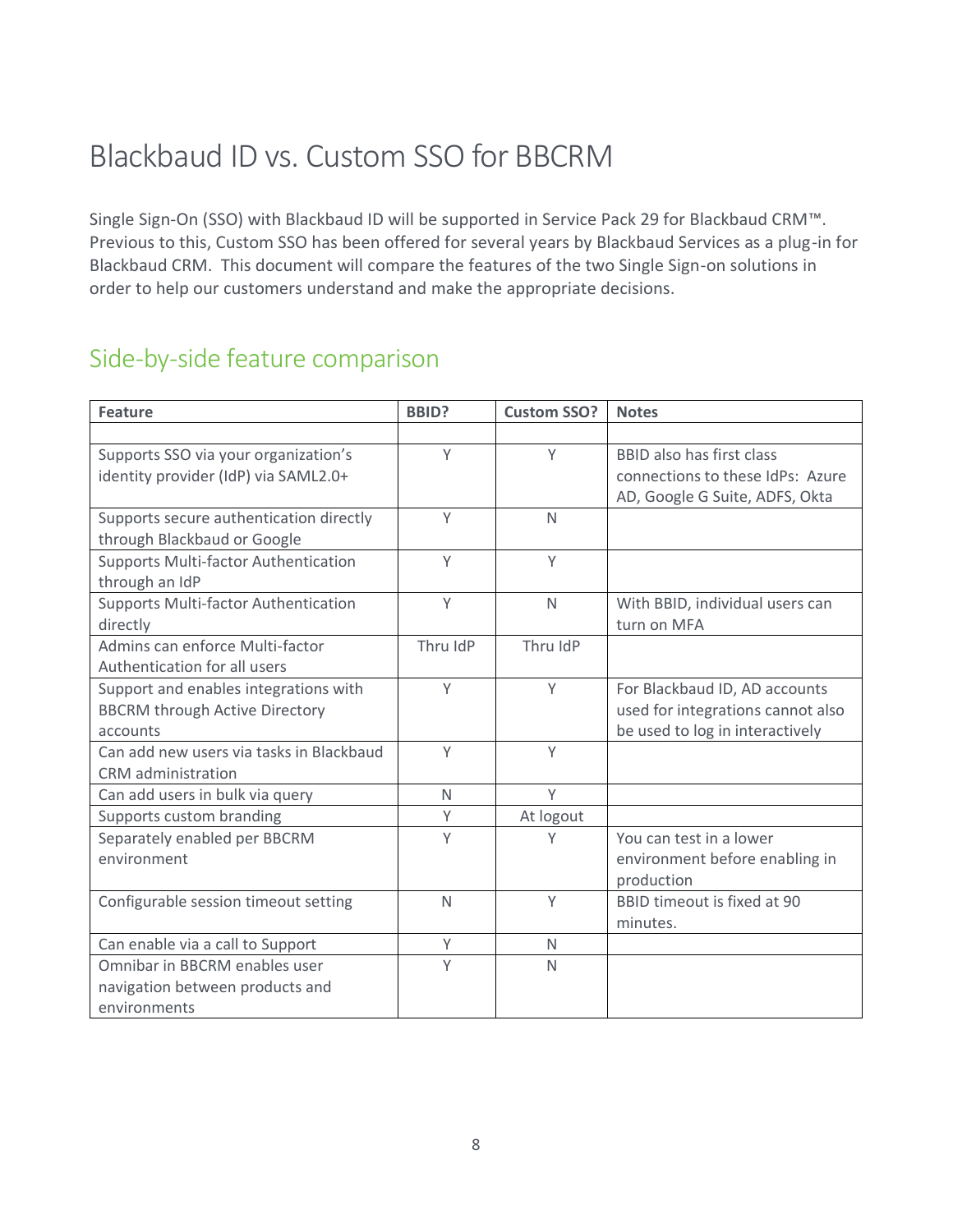# Blackbaud ID for BBCRM FAQ (Frequently asked questions)

Q: Once Blackbaud releases token-based authentication, will I need to update my integrations again?

A: In order to reduce risks from password storage and reuse, future releases may require integrations to use tokens instead of passwords. If this is the case, we will send out communications early and give you time to upgrade your integrations before disabling authentication via passwords.

Q: Will taking BBID impact any of my UI customizations, such as changes to color, size, and font?

A: Customizations to the BBCRM UI should be preserved with BBID with the exception of the menu bar and sign-in page. These have been replaced by the Blackbaud ID Omnibar and sign-in page. To see your options on customizing these areas, see [Implementing a Branded Sign-in and Omnibar with BBID.](#page-3-0)

Q: How do I manage my account information like name and email?

A: Information about Application Users have been moved to the BBID account. You can edit this information by clicking on your initials in the upper right section of the Omnibar and clicking "Blackbaud ID Profile". This will take you to your BBID profile where you can edit your name, email, password, and MFA settings. If your organization uses their own IdP, some of this information is managed by the IdP and you will need to contact your administrator to change it.

Q: How do I manage the AD accounts I use for integrations and other capabilities?

A: Just as before, AD accounts are managed through the Organizational Units section and the Application Users Page. If your organization has permitted it, you can change or reset your password by going to **Administration** and selecting **Change Active Directory password** and **Reset Active Directory password** in the **Configuration** section.

Q: How do I search for application users?

A: Each BBID account has an email address associated with it. You can either use this email address or the display name to search for application users.

### Troubleshooting

Q: I'm having trouble logging in. What steps should I take?

A: First, ensure you can log into your BBID account by visiting [https://signin.blackbaud.com/signin/.](https://signin.blackbaud.com/signin/) If you can log in successfully, confirm with your Administrator or help desk that your Application User has been linked to